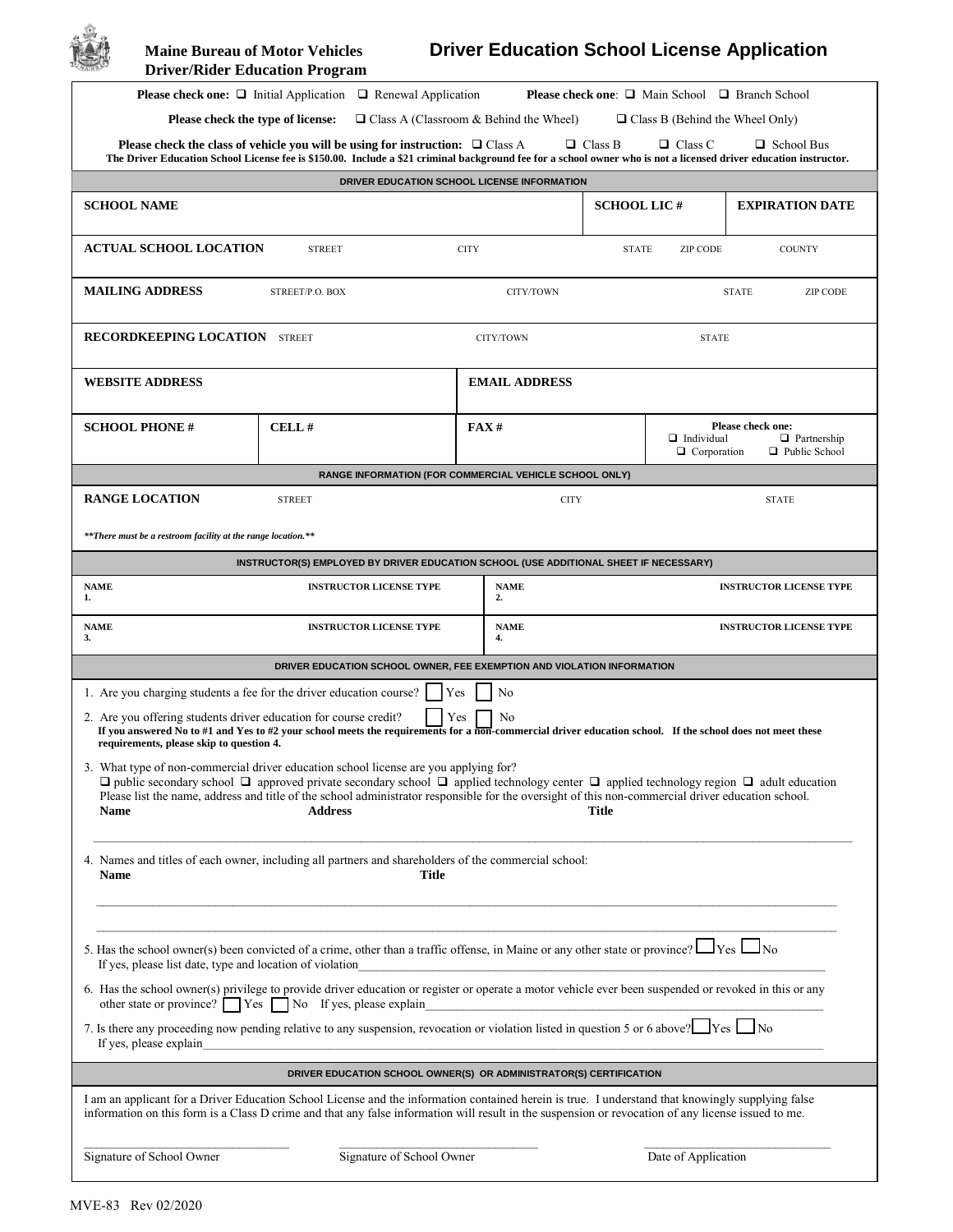#### **APPLICATION INFORMATION AND INSTRUCTIONS**

#### **Types of Driver Education School Licenses and Fees**

Applicants must license each school location where driver education will be conducted and for the operation of a Class B school. The fee is \$150.00 for each school license unless exempt. If the school owner(s) is not a licensed driver education instructor you must include \$21 for a criminal background fee for each owner of a non-public school.

- A Class A school license entitles a school to employ Class A instructors to teach the classroom and behind-the-wheel phases of driver education for passenger type vehicles and may also employ Class B instructors to teach the behind the wheel phase of driver education and private lessons. (Class C vehicles) This consists of one classroom and record keeping location.
- A Class B school license entitles a school to employ Class A or Class B instructors to teach **only** behind-the-wheel instruction for passenger type vehicles for individuals that hold a valid learner's permit, temporary license or driver's license. (Class C vehicles) This consists of a record keeping location.
- A Class A Commercial Vehicle school license entitles a school to employ Class A commercial vehicle instructors to teach classroom, range (off-street) and road instruction for commercial motor vehicles (Class A and/or Class B vehicles). T his license also entitles you to employ Class B commercial vehicle instructors to teach range and behind-the-wheel only, but you must also employ an A instructor. This consists of one classroom and one range.
- A Class B Commercial Vehicle school license entitles a school to employ Class A and Class B instructors to teach range (off-street) and road instruction for commercial motor vehicles (Class A and/or Class B vehicles). This consists of a record keeping location and one range.

#### **Exemption from License Fee**

 A "noncommercial" driver education school is exempt from paying the license fee. The license issued will be termed a "noncommercial driver education school license which authorizes the school to employ **both** "noncommercial" and "commercial" driver education instructors. If **not** exempt from fee, the license issued will be termed a "commercial" driver education school license which authorizes the school to employ **only** "commercial" driver education instructors.

#### **General Application Requirements**

- 1. Provide a list of each vehicle by year, make, model, registration plate number, and vehicle identification number (VIN).
	- Training vehicles must be equipped with dual foot brakes. Dual clutch pedals are required for vehicles with a standard transmission.
	- When engaged in instruction, each vehicle must be equipped with an identification sign stating the name of the school as well as a student driver sign.
	- Vehicles must be inspected by BMV-Driver/Rider Education prior to driver education use.
- 2. Submit a certificate from an insurance company showing that each vehicle has coverage by an automobile bodily injury and property damage liability insurance policy that meets the following statutory requirements:
	- A school must meet the limits of insurance described in Title 29-A , Section 1354, Driver Education Programs, Subsection 3A, Driver Education School license requirements. The limits are as follows: \$100,000 property damage; \$100,000 personal injury or death of any one person; and \$300,000 for personal injury or death of a number of persons. Combined single limit is \$400,000.
- 3. Submit a surety bond in the amount of \$10,000 for Class A schools and \$2,500 for Class B schools.<br>4. Submit a conv of your harassment noticy.
- Submit a copy of your harassment policy.
- 5. Submit a copy of your refund/cancellation policy.
- 6. Provide a letter from your local fire department showing the driving school premises complies with state and municipal statutory requirements regarding public health, safety, and access. **(Initial application only)**
- 7. Submit a letter from the code enforcement officer or other town official that gives the driving school permission to use the facility for driver education use. **(Initial application only)**
- 8. Pass an inspection of the school premises and vehicles by the Bureau of Motor Vehicles.

#### **Recordkeeping and Reporting Requirements**

- All school records must be up-to-date and open to inspection upon request.
- All school records must be retained for at least **two (2) years** and kept at the location indicated on this school license application.
- A new course report must be filed at least **seven (7) days** prior to the date the class starts.
- An individual student record must show that each student successfully completed the required course curriculum and be retained by the school. Student record sheets must list each module taught by type and hours of instruction, by instructor, and show the student's visual acuity. Also, one must be kept for private lessons.
- A course completion report must list each student by name, date-of-birth, phone number, course completion date and course completion certificate number. This report must be filed within **30 days** from the final classroom session for students who have completed their 30 classroom and 10 behind the wheel instruction.

#### **If you have any questions, please contact the Driver/Rider Education Program at 624-9000 ext. 52128.**

Your application will be reviewed by the Bureau of Motor Vehicles to determine whether you meet the licensing requirements. If your application is approved and after inspections have been completed, you will be issued a license which will be mailed to you. Your license will expire one year from the date it is issued. Operating a driver education school without a valid license is a Class E crime.

Once you are issued a Driver Education School license it is your responsibility to notify the Bureau of Motor Vehicles in writing of any change in information on the original license application (e.g., change of school name or ownership, address, telephone number, driving or criminal record, employee health, adding/deleting of training vehicles, change of insurance agent and instructors employed by the school). All correspondence and renewal notices will be sent to the licensee's last known address on file with the Bureau of Motor Vehicles.

Please submit the application, fee and all required documents via email t[o Driver.Education@Maine.gov,](mailto:Driver.Education@Maine.gov) fax to 207-624-9158 or make your check or money order payable to the Secretary of State and mail to the address below:

**Secretary of State BMV-Driver/Rider Education Program #29 State House Station Augusta, Maine 04333**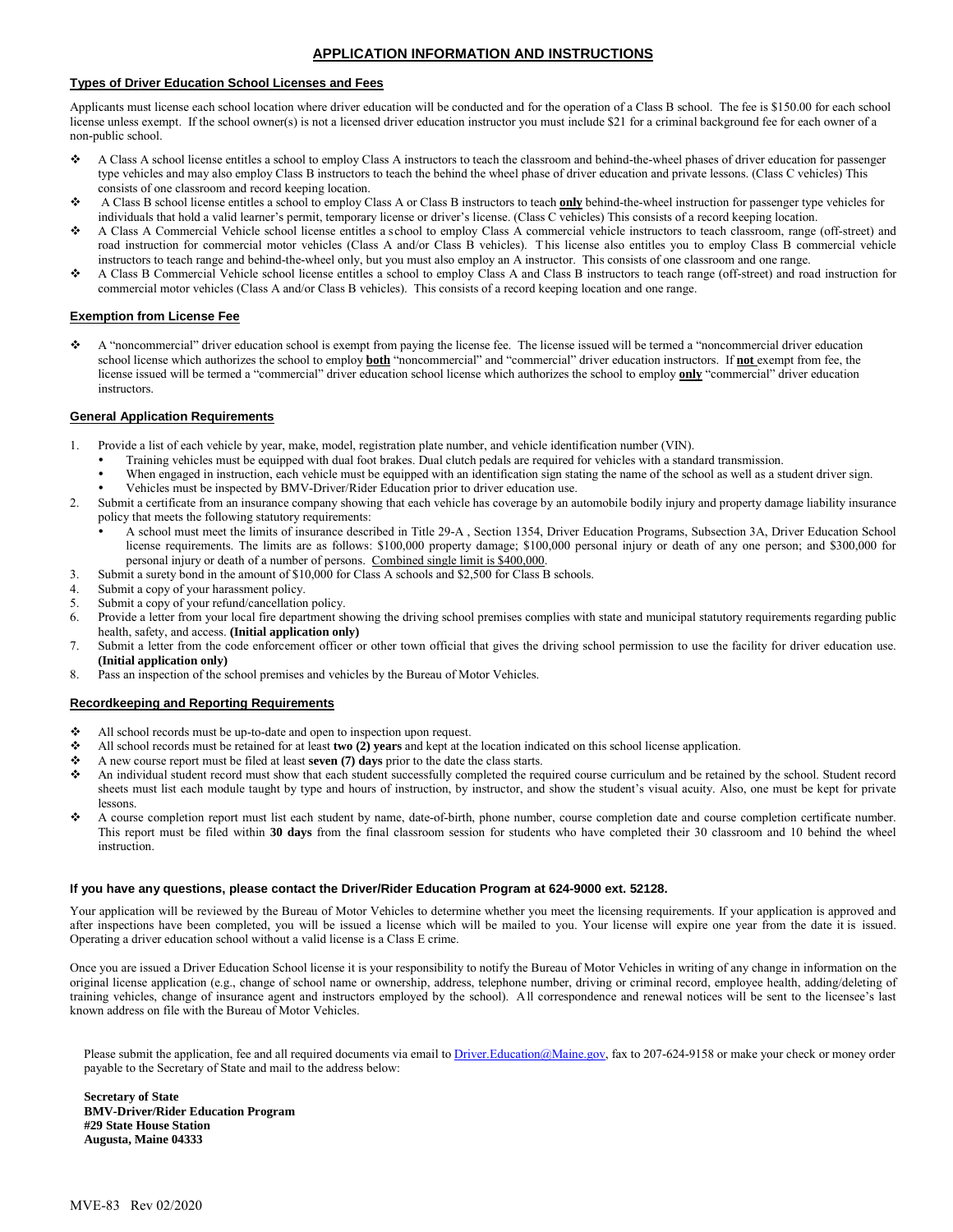

# **Driver/Rider Education Program**

## **Maine Bureau of Motor Vehicles Driver Education School License Application**

| DRIVER EDUCATION SCHOOL INFORMATION                                                                                                                                                                                            |                    |                        |  |  |  |  |  |  |
|--------------------------------------------------------------------------------------------------------------------------------------------------------------------------------------------------------------------------------|--------------------|------------------------|--|--|--|--|--|--|
| <b>SCHOOL NAME</b>                                                                                                                                                                                                             | <b>SCHOOL LIC#</b> | <b>EXPIRATION DATE</b> |  |  |  |  |  |  |
|                                                                                                                                                                                                                                |                    |                        |  |  |  |  |  |  |
|                                                                                                                                                                                                                                |                    |                        |  |  |  |  |  |  |
| <b>PAYMENT INFORMATION</b>                                                                                                                                                                                                     |                    |                        |  |  |  |  |  |  |
| The Driver Education School License fee is \$150.00. Please include a \$21 criminal background fee for a non-public school owner who is not a licensed driver education<br>instructor.                                         |                    |                        |  |  |  |  |  |  |
| If you choose to pay by credit/debit card please complete this section: Amount to be charged to card                                                                                                                           |                    |                        |  |  |  |  |  |  |
| Credit/Debit Number Credit/Debit Number Credit Contact Credit Contact Credit Contact Credit Contact Credit Contact Credit Contact Credit Contact Credit Contact Credit Contact Credit Contact Credit Contact Credit Contact Cr |                    |                        |  |  |  |  |  |  |
| Name as it appears on the credit/debit card                                                                                                                                                                                    | Signature          |                        |  |  |  |  |  |  |
|                                                                                                                                                                                                                                |                    |                        |  |  |  |  |  |  |
|                                                                                                                                                                                                                                |                    |                        |  |  |  |  |  |  |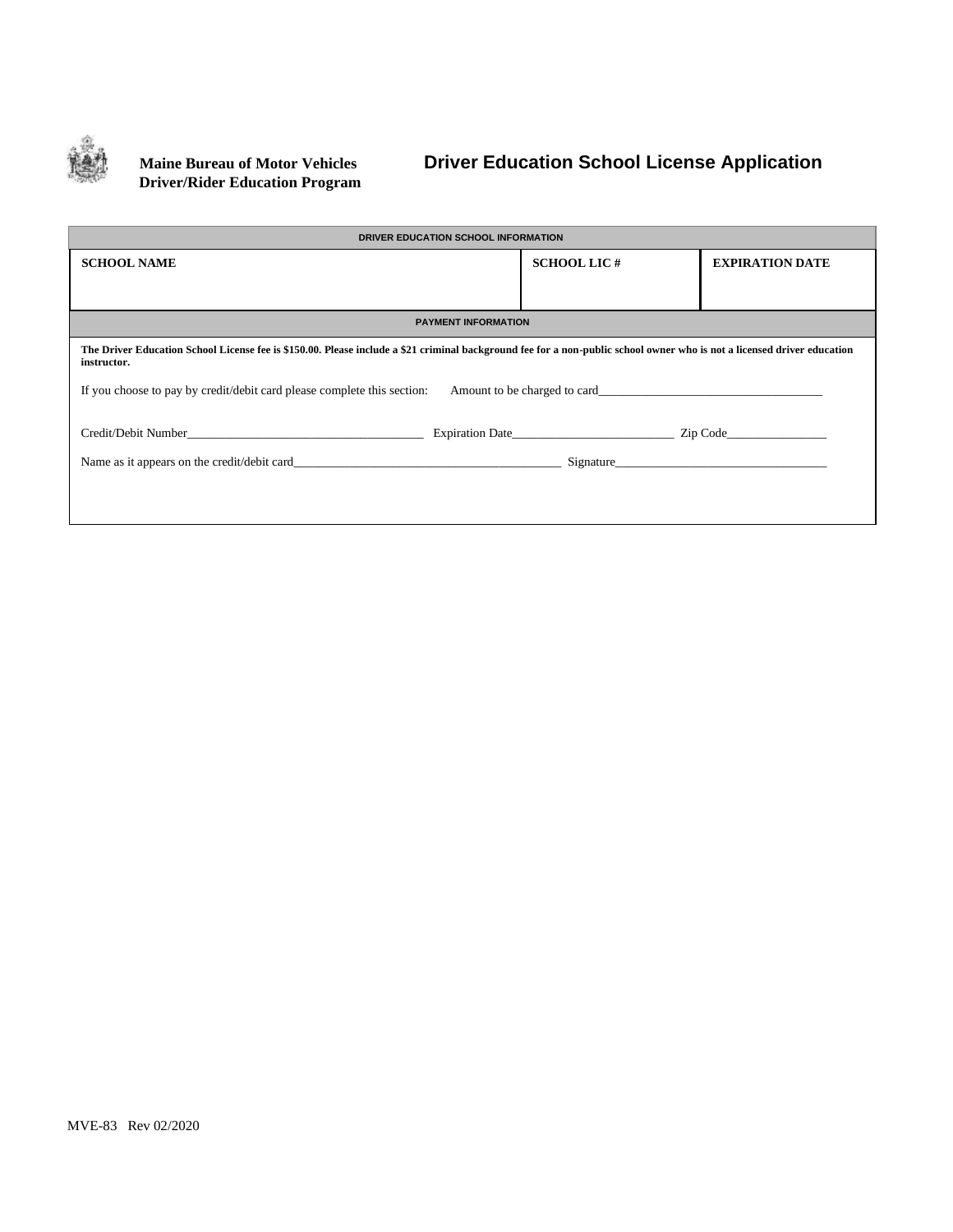### **BUREAU OF MOTOR VEHICLES DRIVER EDUCATION VEHICLE LIST (COMMERCIAL VEHICLES- INCLUDE TRAILERS) FAX # 207-624-9158**

|  |                                                      | $\begin{tabular}{l c c c} \hline \texttt{REGISTERED TO:}\quad & \texttt{NEW D} \\\hline \texttt{PLATE} & \texttt{*REG. EXP.:}\quad & \texttt{*VIN:}\quad & \texttt{*COLOR} \\\hline \texttt{YEAR:}\quad & \texttt{*MAKE:}\quad & \texttt{*MODEL:}\quad & \texttt{*MILEAGE} \\\hline \texttt{NSP.STICKER} & \texttt{*}} & \texttt{INSP. EXP.:}\quad & \texttt{*MILEAGE} \\\hline \texttt{INSURANCE * POLICY NUMBER}\quad & \texttt{POLICY EXP.:}\quad & \texttt{POLICY EXP.:} \\\hline \end{tabular}$   |  |
|--|------------------------------------------------------|--------------------------------------------------------------------------------------------------------------------------------------------------------------------------------------------------------------------------------------------------------------------------------------------------------------------------------------------------------------------------------------------------------------------------------------------------------------------------------------------------------|--|
|  |                                                      |                                                                                                                                                                                                                                                                                                                                                                                                                                                                                                        |  |
|  |                                                      |                                                                                                                                                                                                                                                                                                                                                                                                                                                                                                        |  |
|  |                                                      | $\begin{tabular}{l c c c} \multicolumn{2}{c}{REGISTERED TO:} & & & & & & & & & & & \\ \hline \multicolumn{2}{c}{PLATE\#:} & \text{\textcolor{red}{*REG}.\textcolor{blue}{EXP::} & \text{\textcolor{red}{*VIN:}} & & & & & & & \\ \multicolumn{2}{c}{YEAR:} & \text{\textcolor{red}{*MAKE:}} & \text{\textcolor{red}{*MONEL:}} & \text{\textcolor{red}{*MODEL:}} & \text{\textcolor{red}{*COLOR}} & \text{\textcolor{red}{*COLOR}} \\ \multicolumn{2}{c}{INSP.STICKER\#:} & \text{\textcolor{red}{*MNE$ |  |
|  |                                                      |                                                                                                                                                                                                                                                                                                                                                                                                                                                                                                        |  |
|  |                                                      |                                                                                                                                                                                                                                                                                                                                                                                                                                                                                                        |  |
|  |                                                      |                                                                                                                                                                                                                                                                                                                                                                                                                                                                                                        |  |
|  |                                                      |                                                                                                                                                                                                                                                                                                                                                                                                                                                                                                        |  |
|  |                                                      |                                                                                                                                                                                                                                                                                                                                                                                                                                                                                                        |  |
|  |                                                      |                                                                                                                                                                                                                                                                                                                                                                                                                                                                                                        |  |
|  |                                                      |                                                                                                                                                                                                                                                                                                                                                                                                                                                                                                        |  |
|  |                                                      |                                                                                                                                                                                                                                                                                                                                                                                                                                                                                                        |  |
|  |                                                      |                                                                                                                                                                                                                                                                                                                                                                                                                                                                                                        |  |
|  |                                                      |                                                                                                                                                                                                                                                                                                                                                                                                                                                                                                        |  |
|  |                                                      |                                                                                                                                                                                                                                                                                                                                                                                                                                                                                                        |  |
|  |                                                      |                                                                                                                                                                                                                                                                                                                                                                                                                                                                                                        |  |
|  |                                                      |                                                                                                                                                                                                                                                                                                                                                                                                                                                                                                        |  |
|  |                                                      |                                                                                                                                                                                                                                                                                                                                                                                                                                                                                                        |  |
|  |                                                      |                                                                                                                                                                                                                                                                                                                                                                                                                                                                                                        |  |
|  |                                                      |                                                                                                                                                                                                                                                                                                                                                                                                                                                                                                        |  |
|  |                                                      |                                                                                                                                                                                                                                                                                                                                                                                                                                                                                                        |  |
|  |                                                      |                                                                                                                                                                                                                                                                                                                                                                                                                                                                                                        |  |
|  |                                                      |                                                                                                                                                                                                                                                                                                                                                                                                                                                                                                        |  |
|  |                                                      |                                                                                                                                                                                                                                                                                                                                                                                                                                                                                                        |  |
|  | <b>FOR BMV-DRIVER/RIDER EDUCATION USE ONLY</b>       |                                                                                                                                                                                                                                                                                                                                                                                                                                                                                                        |  |
|  | PLEASE VERIFY ABOVE VEHICLE INFORMATION              |                                                                                                                                                                                                                                                                                                                                                                                                                                                                                                        |  |
|  |                                                      |                                                                                                                                                                                                                                                                                                                                                                                                                                                                                                        |  |
|  | SCHOOL:                                              |                                                                                                                                                                                                                                                                                                                                                                                                                                                                                                        |  |
|  | $(X)$ SIGNATURE OF: OWNER ( ) EMPLOYEE ( ) OTHER ( ) |                                                                                                                                                                                                                                                                                                                                                                                                                                                                                                        |  |

 **CLASS C VEHICLE INSPECTION \*DO STANDARD VEHICLE INSPECTION, PLUS, INSTRUCTOR MIRROR, BRAKE, CLUTCH, SCHOOL & STUDENT SIGNS\***

 **COMMERCIAL VEHICLE INSPECTION (INCLUDES TRAILERS) \*DO STANDARD VEHICLE INSPECTION, PLUS, SCHOOL & STUDENT SIGNS. AIR BRAKE CHECK (PERFORMED BY SCHOOL REP.) \*NOTE: VEHICLES USED FOR RANGE ONLY, DO NOT NEED REGISTRATION OR INSPECTION STICKER\***

 **BMV-Driver/Rider Education Authorized Signature:\_\_\_\_\_\_\_\_\_\_\_\_\_\_\_\_\_\_\_\_\_\_\_**  Date: